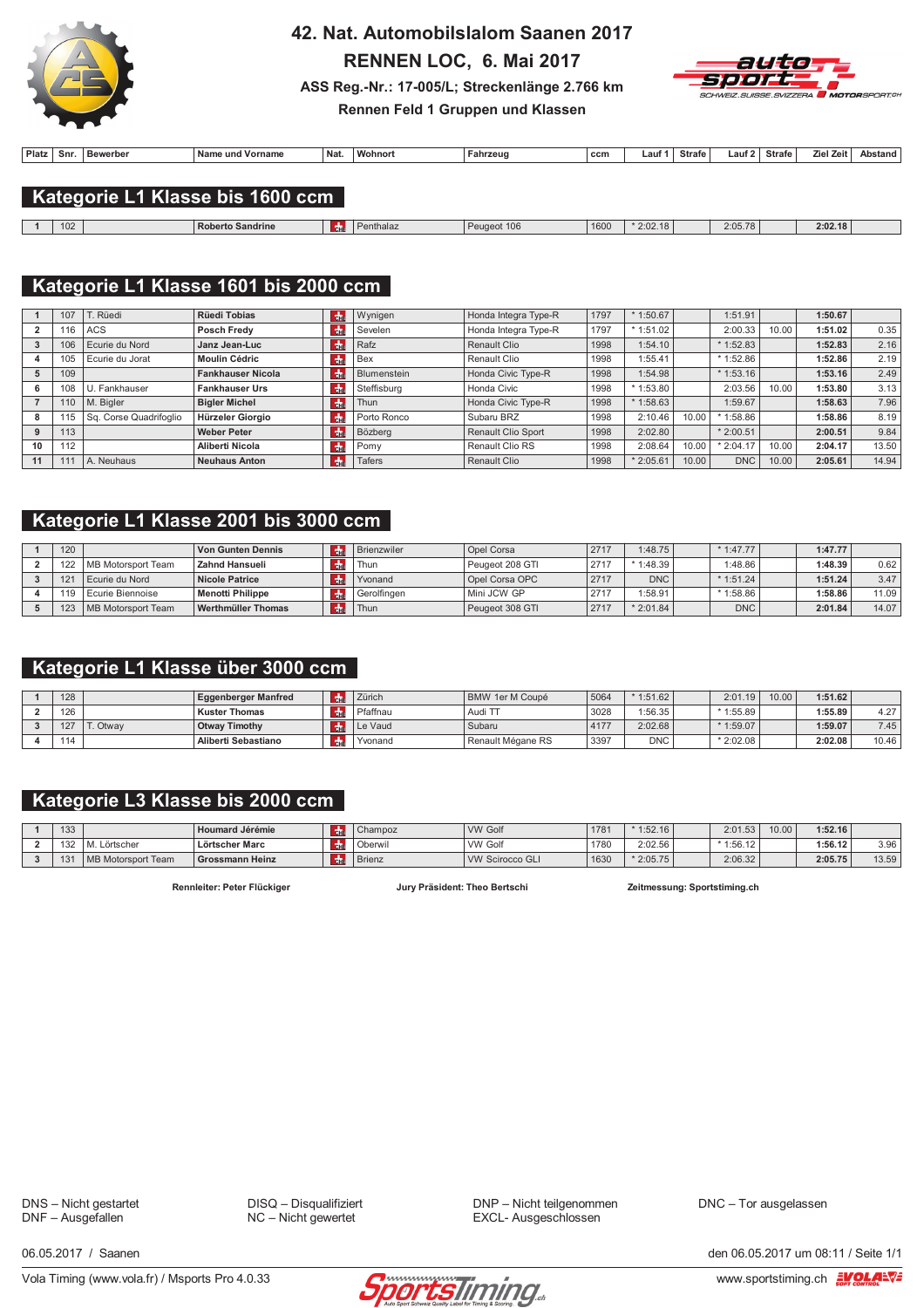

## 42. Nat. Automobilslalom Saanen 2017 RENNEN LOC, 6. Mai 2017 ASS Reg.-Nr.: 17-005/L; Streckenlänge 2.766 km



## Rennen Feld 2 Gruppen und Klassen

| Platz | Snr. | Bewerbe | ' Name<br><b>Vornam</b><br>: und | Nat. | ' Wohnor. | Fahrzeug | ccm | auf | Strafe | 211 | <b>Strafe</b> | 7iel | Ans.<br>ann. |
|-------|------|---------|----------------------------------|------|-----------|----------|-----|-----|--------|-----|---------------|------|--------------|

### Kategorie L2 Klasse bis 1600 ccm

|    | 210             | <b>RCU</b>             | <b>Bleiker Bruno</b>    | d <sub>n</sub> | Bütschwil       | Suzuki Swift Sport | 1586 | 1:49.80    |       | $*1:46.70$ |       | 1:46.70 |       |
|----|-----------------|------------------------|-------------------------|----------------|-----------------|--------------------|------|------------|-------|------------|-------|---------|-------|
|    | 211             |                        | Fehr Sandro             | $ch$           | Rorschacherberg | Suzuki Swift Sport | 1586 | $*1:48.37$ |       | 1:48.92    |       | 1:48.37 | 1.67  |
|    | 209             | <b>Ecurie Basilisk</b> | <b>Saner Andreas</b>    | $ch$           | Wahlen          | Suzuki Swift Sport | 1586 | $*1:51.49$ |       | 1:52.45    |       | 1:51.49 | 4.79  |
|    | 207             |                        | Leiber Heiko            | $n =$          | Dachsen         | Suzuki Swift Sport | 1586 | 2:02.13    | 10.00 | 1:52.18    |       | 1:52.18 | 5.48  |
|    | 213             |                        | Roberto Luigi           | <b>de</b>      | Cossonay        | Peugeot            | 1587 | $*1:52.78$ |       | <b>DNC</b> | 10.00 | 1:52.78 | 6.08  |
| 6  | 203             |                        | <b>Schneider Daniel</b> | $ch$           | Galgenen        | Suzuki Swift Sport | 1586 | 1:53.67    |       | $*1:53.54$ |       | 1:53.54 | 6.84  |
|    | 208             |                        | <b>Zutter Dario</b>     | de             | Schwarzenburg   | Suzuki Swift Sport | 1586 | $*1:54.72$ |       | 1:56.04    |       | 1:54.72 | 8.02  |
| 8  | 10 <sub>1</sub> | C. De Francesco        | De Francesco Claudio    | $\frac{1}{2}$  | Pfäffikon       | Suzuki Swift Sport | 1587 | :58.27     |       | $*1:56.52$ |       | 1:56.52 | 9.82  |
|    | 204             |                        | <b>Schaub Peter</b>     | l du           | Lachen          | Suzuki Swift Sport | 1586 | 1:57.28    |       | $*1:56.58$ |       | 1:56.58 | 9.88  |
| 10 | $20^{\circ}$    | <b>Ecurie Basilisk</b> | <b>Buess Bettina</b>    | $\frac{1}{2}$  | Gelterkinden    | Suzuki Swift Sport | 1586 | :59.01     |       | $*1:57.45$ |       | 1:57.45 | 10.75 |
| 11 | 206             | S. Bains               | <b>Bains Stewart</b>    | <b>do</b>      | Wil             | Suzuki Swift       | 1586 | $*1:58.36$ |       | 2:07.86    | 10.00 | 1:58.36 | 11.66 |
| 12 | 202             | <b>Ecurie Basilisk</b> | <b>Denzer Gilbert</b>   | $\frac{1}{2}$  | Gelterkinden    | Suzuki Swift Sport | 1586 | <b>DNC</b> |       | * 1:59.96  | 10.00 | 1:59.96 | 13.26 |
| 13 | 214             |                        | <b>Hostettler Marco</b> | <b>do</b>      | Milken          | Honda Civic        | 1594 | 2:13.23    | 10.00 | 2:00.72    |       | 2:00.72 | 14.02 |
| 14 | 212             |                        | <b>Schild Marcel</b>    | $\frac{1}{2}$  | Schwanden       | Suzuki Swift Sport | 1586 | $*2:02.23$ |       | 2:02.53    |       | 2:02.23 | 15.53 |

### Kategorie L2 Klasse 1601 bis 2000 ccm

|    | 227 | Gruyère Racing Team | <b>Devaud Benjamin</b>    | <b>de</b>             | Montreux             | VW Golf 16V                 | 1800 | 1:47.63    |       | $*1:46.61$ |       | 1:46.61 |       |
|----|-----|---------------------|---------------------------|-----------------------|----------------------|-----------------------------|------|------------|-------|------------|-------|---------|-------|
|    | 225 | Bödeli Racing Club  | <b>Schranz Michael</b>    | $rac{1}{100}$         | Wilderswil           | Honda Integra Type-R        | 1797 | $*1:49.19$ |       | 1:50.28    |       | 1:49.19 | 2.58  |
|    | 230 | Ecurie du Nord      | <b>Henchoz Léonard</b>    | <b>d</b> <sub>n</sub> | Gollion              | Renault Clio                | 1998 | <b>DNC</b> | 10.00 | 1:50.86    |       | 1:50.86 | 4.25  |
|    | 231 |                     | <b>Falabretti Mario</b>   | de                    | Wangen a. d. Aare    | Renault Clio Sport          | 1998 | $*1:51.94$ |       | 1:52.42    |       | 1:51.94 | 5.33  |
|    | 222 | <b>ACS</b>          | <b>Stergiadis Ioannis</b> | <b>de</b>             | Dübendorf            | Honda Integra               | 1797 | <b>DNC</b> |       | $*1:53.50$ |       | 1:53.50 | 6.89  |
|    | 232 |                     | Ott Kevin                 | $H_{\rm H}$           | <b>Brugg</b>         | Renault Clio Sport Ragnotti | 1998 | $*1:54.27$ |       | 2:01.57    |       | 1:54.27 | 7.66  |
|    | 221 |                     | <b>Scherrer Ruth</b>      | <b>de</b>             | Lachen               | <b>BMW 318iS</b>            | 1796 | $*1:54.56$ |       | 2:05.51    | 10.00 | 1:54.56 | 7.95  |
|    | 218 |                     | Perren Sandro             | <b>d</b>              | St. Stephan          | Renault Clio RS             | 1998 | 2:05.31    | 10.00 | 1:55.64    |       | 1:55.64 | 9.03  |
|    | 229 |                     | <b>Michel Thomas</b>      | <b>de</b>             | <b>Brienz</b>        | Opel Astra G OPC            | 1998 | $*1:58.85$ |       | 2:07.79    | 10.00 | 1:58.85 | 12.24 |
| 10 | 220 |                     | <b>Gaspar Mikael</b>      | <b>d</b> <sub>n</sub> | Collombey-Muraz      | Toyota MR2                  | 1794 | 2:00.75    |       | $*2:00.59$ |       | 2:00.59 | 13.98 |
| 11 | 224 | Gruyère Racing Team | <b>Pinto Antonio</b>      | l da                  | <b>Troistorrents</b> | Honda Integra               | 1797 | $*2:01.61$ |       | 2:07.52    |       | 2:01.61 | 15.00 |
| 12 | 223 | <b>ACS</b>          | <b>Gerber Patrick</b>     | de                    | Moosseedorf          | Honda Integra               | 1797 | $*2:01.69$ |       | 2:01.86    |       | 2:01.69 | 15.08 |
| 13 | 217 |                     | <b>Perren Kevin</b>       | $ch$                  | St. Stephan          | <b>Renault Clio RS</b>      | 1998 | $*2:04.56$ |       | 2:05.55    |       | 2:04.56 | 17.95 |
|    | 228 | T. Schädler         | <b>Schädler Thomas</b>    | <b>d</b> <sub>n</sub> | Blumenstein          | Lancia Delta HPE            | 1994 | <b>DNS</b> |       | <b>DNS</b> |       |         |       |

### Kategorie L2 Klasse 2001 bis 3000 ccm

| 235 |                   | <b>Baumeler Lars</b>  | Ittigen       | Mini JCW          | 2717 | 1:47.55 |       | $* 1:43.88$ | 1:43.88 |       |
|-----|-------------------|-----------------------|---------------|-------------------|------|---------|-------|-------------|---------|-------|
| 239 | l Ecurie Basilisk | <b>Stofer Raymond</b> | l Herznach    | Mini Cooper S     | 2717 | 1:48.26 |       | $*1:46.08$  | 1:46.08 | 2.20  |
| 240 | Ecurie Basilisk   | Servello Andreas      | Therwil       | Mini Cooper S     | 2717 | 2:05.47 | 10.00 | 1:53.13     | 1:53.13 | 9.25  |
| 238 | l RCU             | <b>Brunner Peter</b>  | `Flawil       | Mini Cooper S     | 2717 | 1:56.41 |       | $*1:54.47$  | 1:54.47 | 10.59 |
| 241 | S. Müller         | Müller Stefan         | <b>Ebikon</b> | l Mini Countryman | 2717 | 2:07.77 | 10.00 | 1:56.86     | 1:56.86 | 12.98 |

### Kategorie L2 Klasse über 3000 ccm

| 244 | Ecurie du Nord        | Langhi Damien           | Penthalaz | Renault Mégane II RS   | 3397 | 1:49.32    | $*1:49.00$ | 1:49.00 |      |
|-----|-----------------------|-------------------------|-----------|------------------------|------|------------|------------|---------|------|
| 237 | <b>LACS</b>           | <b>Stadelmann Franz</b> | Oberkirch | Mini John Cooper Works | 3397 | $*1:53.93$ | <b>DNC</b> | 1:53.93 | 4.93 |
| 245 |                       | Gyger Sébastien         | Les Bois  | Subaru Impreza GT      | 3400 | $*1:54.91$ | 1:55.00    | 1:54.91 | 5.91 |
|     | 246 Ecurie 13 Etoiles | Jacquemet Sébastien     | Conthev   | Porsche 911            | 3600 | <b>DNS</b> | <b>DNS</b> |         |      |
|     | $422$   O. Jubin      | <b>Jubin Oliver</b>     | Rocourt   | Mitsubishi             | 3397 | <b>DNS</b> | <b>DNS</b> |         |      |

Rennleiter: Peter Flückiger

Jury Präsident: Theo Bertschi

Zeitmessung: Sportstiming.ch

DNS - Nicht gestartet DNF - Ausgefallen

DISQ - Disqualifiziert  $NC -$  Nicht gewertet

DNP - Nicht teilgenommen EXCL- Ausgeschlossen

DNC - Tor ausgelassen

06 05 2017 / Saanen

Vola Timing (www.vola.fr) / Msports Pro 4.0.33



den 06.05.2017 um 09:34 / Seite 1/1 www.sportstiming.ch EVOLA-VE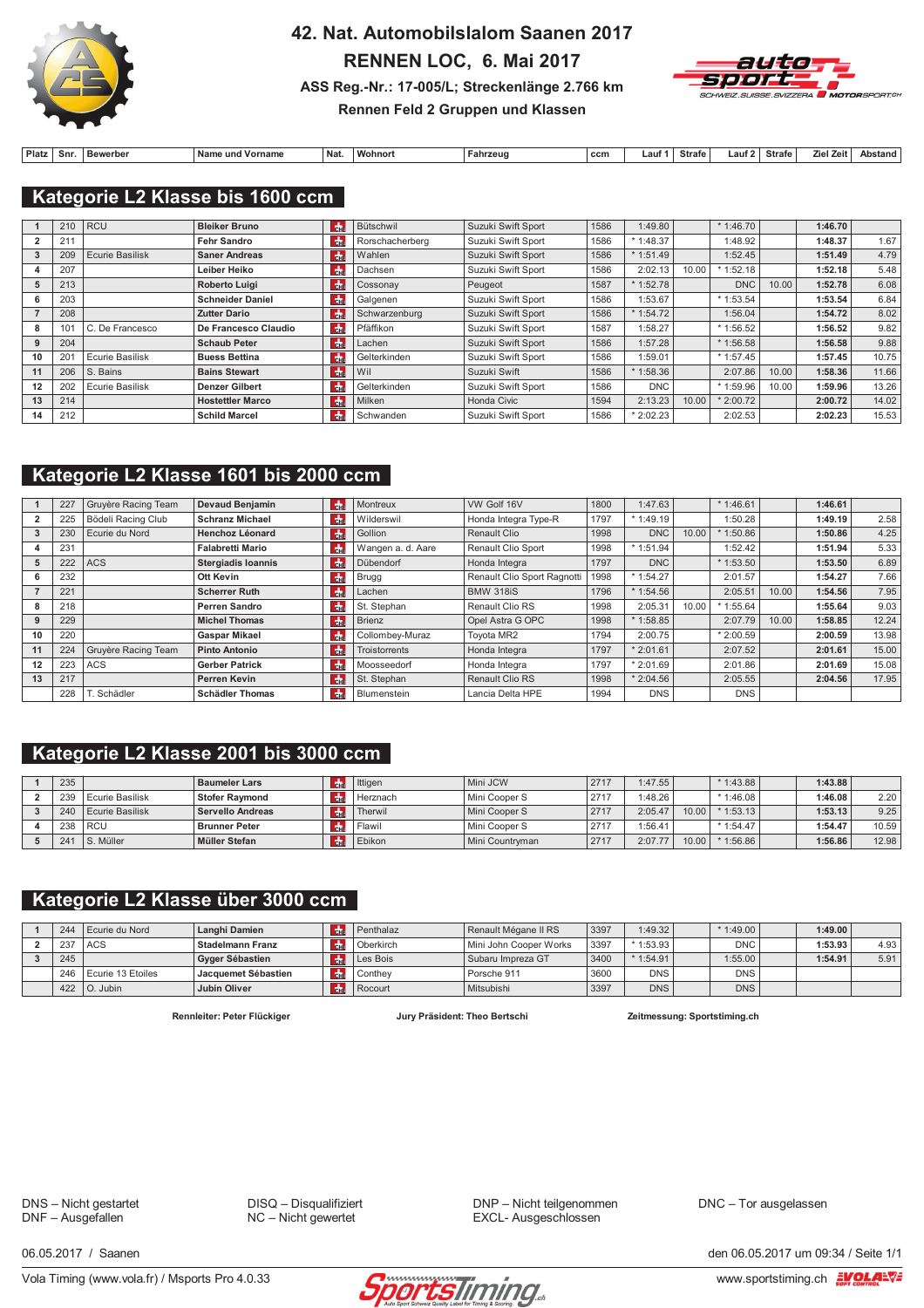

# 42. Nat. Automobilslalom Saanen 2017 RENNEN LOC, 6. Mai 2017



ASS Reg.-Nr.: 17-005/L; Streckenlänge 2.766 km Rennen Feld 4 Gruppen und Klassen

| Platz | Snr | ewerber<br><b>Rov</b> | <b>Name</b><br>und Vorname | Nat. | $381-$<br>wonnor | Fahrzeug | ccm | aut | Strafe | ∟auf 2 | Strafe | Ziel Zeit | <b>\bstand</b> |
|-------|-----|-----------------------|----------------------------|------|------------------|----------|-----|-----|--------|--------|--------|-----------|----------------|
|       |     |                       |                            |      |                  |          |     |     |        |        |        |           |                |

### Kategorie L4 Klasse bis 1600 ccm

| 401 | <b>MST</b><br>- Zentralschweiz | Hänggi Stefan        | Diegten    | Citroën Saxo 16V     | 1587 | $*2:04.08$ | <b>DNC</b> |       | 2:04.08 |       |
|-----|--------------------------------|----------------------|------------|----------------------|------|------------|------------|-------|---------|-------|
| 403 |                                | Mösching Reto        | l Böniaen  | Mazda 323f Coupe     | 1596 | 2:07.04    | $*2:05.57$ |       | 2:05.57 | 1.49  |
| 404 | I P. Andrev                    | <b>Andrey Pascal</b> | Hirschthal | Mazda MX-5           | 1598 | $*2:14.15$ | <b>DNS</b> |       | 2:14.15 | 10.07 |
| 402 |                                | <b>Bamert Yvonne</b> | l Maur     | Tovota Corolla AE 86 | 1587 | <b>DNC</b> | $*3:03.37$ | 20.00 | 3:03.37 | 59.29 |

### Kategorie L4 Klasse 1601 bis 2000 ccm

| 413 | Ecurie des Lions   | Leuba Cédric         | Le Bassus          | Renault Clio RS  | 1998 | 1:57.40    |       | $*1:56.04$ | 1:56.04 |                   |
|-----|--------------------|----------------------|--------------------|------------------|------|------------|-------|------------|---------|-------------------|
| 412 |                    | Vuilleumier Mike     | Tramelan           | Opel Kadett      | 1997 | 2:19.67    | 20.00 | 1:56.46    | 1:56.46 | 0.42              |
| 41  | Ecurie Basilisk    | Suhr Reiner          | Basel              | Lotus Exige MKI  | 1796 | $*1:56.60$ |       | <b>DNF</b> | 1:56.60 | 0.56              |
| 409 |                    | <b>Kummer Markus</b> | i Meisterschwanden | Lotus Elise Mkll | 1796 | $*1:57.21$ |       | <b>DNF</b> | 1:57.21 | 1.17 <sub>1</sub> |
| 219 |                    | Moser Sascha         | Heimberg           | Honda Integra MB | 1790 | 2:46.22    |       | $*2:01.18$ | 2:01.18 | 5.14              |
| 407 | l Ecurie Biennoise | Miglierina Edi       | Nidau              | Lotus Elise      | 1796 | <b>DNC</b> |       | DNF        |         |                   |

#### Kategorie L4 Klasse über 3000 ccm

| 421 | Ecurie Performance    | <b>Schopfer Vincent</b>  | Senarclens     | Mitsubishi Lancer Evo | 3395 | 1:46.23    | $*1:44.51$ | 1:44.51 |       |
|-----|-----------------------|--------------------------|----------------|-----------------------|------|------------|------------|---------|-------|
| 425 |                       | <b>Mantadakis losif</b>  | Kloten         | Renault Mégane RS     | 3397 | :49.68     | $*1:47.81$ | 1:47.81 | 3.30  |
| 428 |                       | von Rotz Dominic         | Kerns          | Audi A4               | 3028 | $*1:48.79$ | 1:51.10    | 1:48.79 | 4.28  |
| 426 |                       | <b>Ugur Deniz</b>        | Zürich         | Renault Mégane RS 275 | 3397 | $*2:00.14$ | DNC,       | 2:00.14 | 15.63 |
|     | 246 Ecurie 13 Etoiles | Jacquemet Sébastien      | <b>Conthey</b> | Porsche 911           | 3600 | <b>DNS</b> | <b>DNS</b> |         |       |
| 423 |                       | <b>Schneider Severin</b> | Nuolen         | Nissan Pulsar GTI-R   | 3397 | <b>DNC</b> | DNC        |         |       |

### Lotus V6 Cup Suisse (L4)

| 430 |              | <b>Wintsch Dino</b>    | dh. | Hombrechtikon | Lotus Exige           | 3500 | $*1:47.66$ | 1:48.02    |       | 1:47.66 |      |
|-----|--------------|------------------------|-----|---------------|-----------------------|------|------------|------------|-------|---------|------|
| 436 |              | <b>Sieber Norbert</b>  |     | Widnau        | Lotus Exige           | 5950 | :50.56     | $*1:49.24$ |       | 1:49.24 | 1.58 |
| 435 | K. Andermatt | <b>Andermatt Kurt</b>  |     | Cham          | Lotus Exige           | 5950 | 1:52.16    | $*1:50.27$ |       | 1:50.27 | 2.61 |
| 433 |              | Sieber Reto            |     | Widnau        | Lotus Exige S V6      | 5875 | :54.30     | $*1:51.81$ |       | 1:51.81 | 4.15 |
| 431 | S.H.R.T.     | <b>Berchtold Benno</b> |     | Rotkreuz      | Lotus Exige S V6      | 3500 | 1:53.28    | $*1:51.99$ |       | 1:51.99 | 4.33 |
| 434 |              | <b>Walker Hans</b>     |     | Oberglatt     | Lotus Exige Sport 380 | 5875 | :57.13     | $*1:54.71$ |       | 1:54.71 | 7.05 |
| 432 | <b>ACS</b>   | Nüssli Christian       | dhe | Ebnat-Kappel  | Lotus Exige S CR      | 5875 | $*1:57.01$ | 2:06.48    | 10.00 | 1:57.01 | 9.35 |
| 429 |              | <b>Andres Markus</b>   |     | Aeugst a. A.  | Lotus Exige 350 SE    | 3456 | <b>DNC</b> | $*1:57.28$ |       | 1:57.28 | 9.62 |

### **Swiss Corvette Club**

| 441 | <b>Appenzeller Frank</b>   | <b>d</b>   | Rüschlikon      | Chevrolet Corvette C7 Z06       | 6162 | 2:02.01    | 10.00 | $*$ 1:46.82 | 1:46.82 |       |
|-----|----------------------------|------------|-----------------|---------------------------------|------|------------|-------|-------------|---------|-------|
| 444 | Feuz Remo                  | <b>CHI</b> | Hofstetten      | Chevrolet Corvette ZR1          | 6162 | 1:51.79    |       | $*1:49.95$  | 1:49.95 | 3.13  |
| 442 | <b>Appenzeller Michael</b> | $th$       | Rüschlikon      | Chevrolet Corvette Z06          | 6162 | $*1:50.91$ |       | <b>DNC</b>  | 1:50.91 | 4.09  |
| 443 | <b>Witzig Peter</b>        | <b>CHI</b> | Aeschi b. Spiez | Chevrolet Corvette Z1           | 6162 | 1:58.07    |       | $*1:57.62$  | 1:57.62 | 10.80 |
| 448 | <b>Wiget André</b>         | <b>R</b>   | Büren a. Aare   | <b>Chevrolet Corvette</b>       | 7000 | 1:59.70    |       | $*1:58.99$  | 1:58.99 | 12.17 |
| 449 | <b>Burghold Bernhard</b>   | l de       | Bern            | Chevrolet Corvette C6 Z06       | 701' | $*2:00.07$ |       | 2:01.49     | 2:00.07 | 13.25 |
| 447 | <b>Bachmann Bruno</b>      | <b>CHI</b> | Specherschwendi | Chevrolet Corvette C7           | 6262 | 2:06.88    |       | $*2:05.12$  | 2:05.12 | 18.30 |
| 446 | Betschart Jürg             | - de       | Büren a. Aare   | Chevrolet Corvette C7R Z06 6200 |      | <b>DNC</b> | 10.00 | $*2:06.11$  | 2:06.11 | 19.29 |
| 445 | Noack Jürgen               | rdni       | Schüpfen        | Chevrolet Corvette C6           | 6200 | $*2:08.06$ |       | 2:10.99     | 2:08.06 | 21.24 |
|     |                            |            |                 |                                 |      |            |       |             |         |       |

Rennleiter: Peter Flückiger

Jury Präsident: Theo Bertschi

Zeitmessung: Sportstiming.ch

DNS - Nicht gestartet DNF - Ausgefallen

DISQ - Disqualifiziert  $NC -$  Nicht gewertet

DNP - Nicht teilgenommen EXCL- Ausgeschlossen

DNC - Tor ausgelassen

06 05 2017 / Saanen

Vola Timing (www.vola.fr) / Msports Pro 4.0.33



den 06.05.2017 um 18:40 / Seite 1/1 www.sportstiming.ch EVOLA-VE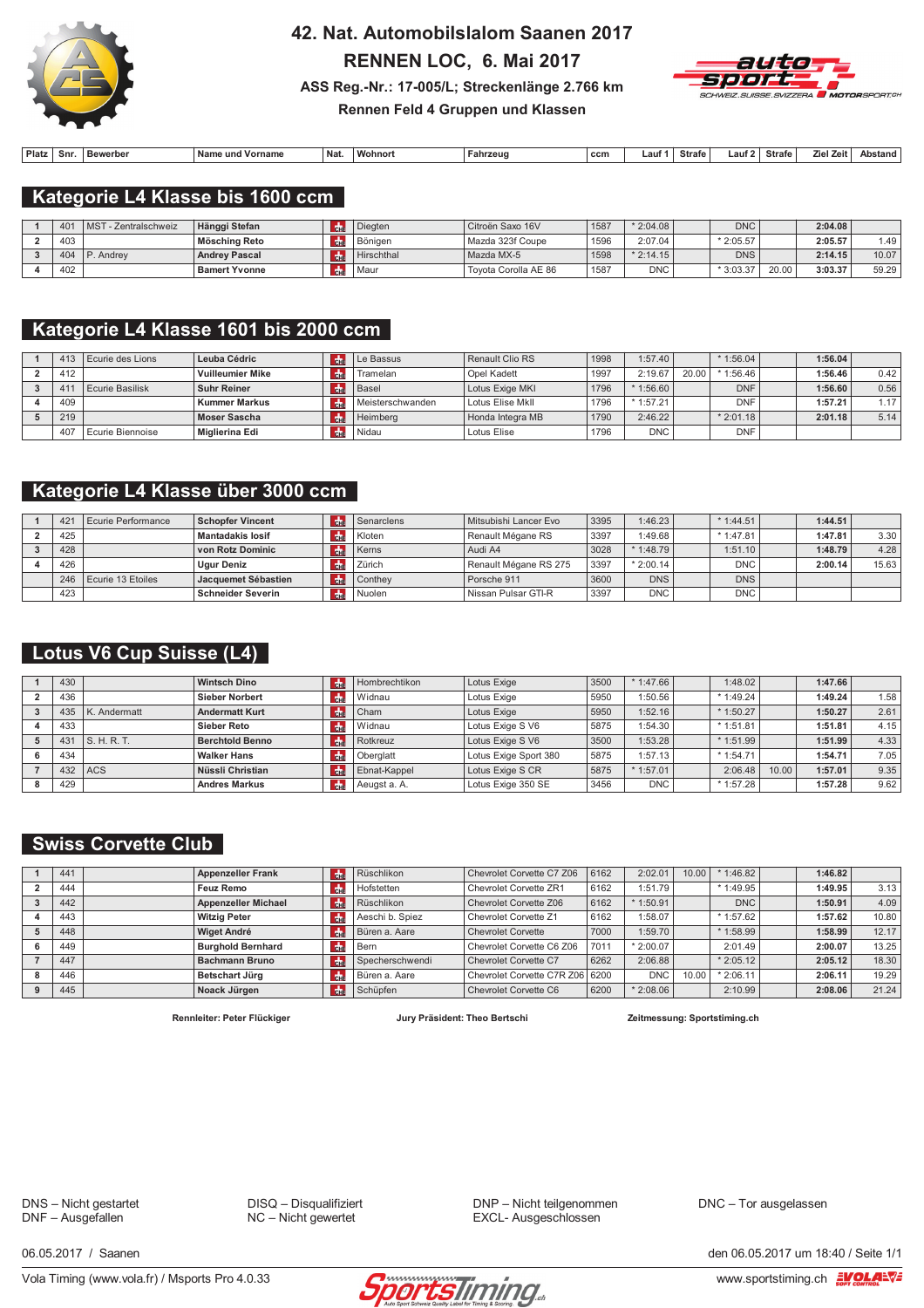

## 42. Nat. Automobilslalom Saanen 2017 RENNEN LOC, 6. Mai 2017 ASS Reg.-Nr.: 17-005/L; Streckenlänge 2.766 km



#### **Scratch (Gesamtklassement) LOC**

| Platz                                   | Snr.       | Gr/KI                  | <b>Bewerber</b>                    | Name und Vorname                                 | Nat.                       | Wohnort                         | Fahrzeug                                    | ccm          | Lauf 1             | <b>Strafe</b> | Lauf 2                 | <b>Strafe</b> | <b>Ziel Zeit</b>   | Abstand        |
|-----------------------------------------|------------|------------------------|------------------------------------|--------------------------------------------------|----------------------------|---------------------------------|---------------------------------------------|--------------|--------------------|---------------|------------------------|---------------|--------------------|----------------|
|                                         |            |                        |                                    |                                                  |                            |                                 |                                             |              |                    |               |                        |               |                    |                |
| $\mathbf{1}$                            | 235        | L2-3000                | Ecurie Performance                 | <b>Baumeler Lars</b>                             | du.                        | Ittigen                         | Mini JCW<br>Mitsubishi Lancer Evo           | 2717<br>3395 | 1:47.55<br>1:46.23 |               | * 1:43.88              |               | 1:43.88            | 0.63           |
| $\overline{\mathbf{2}}$<br>$\mathbf{3}$ | 421<br>239 | L4+3000<br>L2-3000     | Ecurie Basilisk                    | <b>Schopfer Vincent</b><br><b>Stofer Raymond</b> | dh.<br>d.                  | Senarclens<br>Herznach          | Mini Cooper S                               | 2717         | 1:48.26            |               | * 1:44.51<br>* 1:46.08 |               | 1:44.51<br>1:46.08 | 2.20           |
| 4                                       | 227        | L2-2000                | Gruyère Racing Team                | Devaud Benjamin                                  | d.                         | Montreux                        | VW Golf 16V                                 | 1800         | 1:47.63            |               | $*1:46.6$              |               | 1:46.61            | 2.73           |
| 5                                       | 210        | L2-1600                | <b>RCU</b>                         | <b>Bleiker Bruno</b>                             | $\frac{1}{2}$              | Bütschwil                       | Suzuki Swift Sport                          | 1586         | 1:49.80            |               | * 1:46.70              |               | 1:46.70            | 2.82           |
| 6                                       | 441        | SCC                    |                                    | <b>Appenzeller Frank</b>                         | $\frac{1}{2}$              | Rüschlikon                      | Chevrolet Corvette C7 Z06                   | 6162         | 2:02.01            | 10.00         | * 1:46.82              |               | 1:46.82            | 2.94           |
| $\overline{7}$                          | 430        | LV6                    |                                    | <b>Wintsch Dino</b>                              | <b>de</b>                  | Hombrechtikon                   | Lotus Exige                                 | 3500         | * 1:47.66          |               | 1:48.02                |               | 1:47.66            | 3.78           |
| 8                                       | 120        | L1-3000                |                                    | <b>Von Gunten Dennis</b>                         | d.                         | Brienzwiler                     | Opel Corsa                                  | 2717         | 1:48.75            |               | * 1:47.77              |               | 1:47.77            | 3.89           |
| 9                                       | 425        | $L4 + 3000$            |                                    | <b>Mantadakis losif</b>                          | 击                          | Kloten                          | Renault Mégane RS                           | 3397         | 1:49.68            |               | * 1:47.81              |               | 1:47.81            | 3.93           |
| 10                                      | 211        | L2-1600                |                                    | <b>Fehr Sandro</b>                               | <b>de</b>                  | Rorschacherberg                 | Suzuki Swift Sport                          | 1586         | * 1:48.37          |               | 1:48.92                |               | 1:48.37            | 4.49           |
| 11                                      | 122        | L1-3000                | <b>MB Motorsport Team</b>          | <b>Zahnd Hansueli</b>                            | 肅                          | Thun                            | Peugeot 208 GTI                             | 2717         | * 1:48.39          |               | 1:48.86                |               | 1:48.39            | 4.51           |
| 12                                      | 428        | L4+3000                |                                    | von Rotz Dominic                                 | do.                        | Kerns                           | Audi A4                                     | 3028         | * 1:48.79          |               | 1:51.10                |               | 1:48.79            | 4.91           |
| 13                                      | 244        | $L2 + 3000$            | Ecurie du Nord                     | Langhi Damien                                    | d.                         | Penthalaz                       | Renault Mégane II RS                        | 3397         | 1:49.32            |               | * 1:49.00              |               | 1:49.00            | 5.12           |
| 14                                      | 225        | L2-2000                | Bödeli Racing Club                 | <b>Schranz Michael</b>                           | d.                         | Wilderswil                      | Honda Integra Type-R                        | 1797         | * 1:49.19          |               | 1:50.28                |               | 1:49.19            | 5.31           |
| 15<br>16                                | 436<br>444 | LV6<br>SCC             |                                    | <b>Sieber Norbert</b><br><b>Feuz Remo</b>        | <b>de</b>                  | Widnau<br>Hofstetten            | Lotus Exige<br>Chevrolet Corvette ZR1       | 5950<br>6162 | 1:50.56<br>1:51.79 |               | * 1:49.24<br>* 1:49.95 |               | 1:49.24<br>1:49.95 | 5.36<br>6.07   |
| 17                                      | 435        | LV6                    | K. Andermatt                       | <b>Andermatt Kurt</b>                            | d.<br><b>do</b>            | Cham                            | Lotus Exige                                 | 5950         | 1:52.16            |               | * 1:50.27              |               | 1:50.27            | 6.39           |
| 18                                      | 107        | $L1 - 2000$            | T. Rüedi                           | <b>Rüedi Tobias</b>                              | du.                        | Wynigen                         | Honda Integra Type-R                        | 1797         | * 1:50.67          |               | 1:51.91                |               | 1:50.67            | 6.79           |
| 19                                      | 230        | L2-2000                | Ecurie du Nord                     | Henchoz Léonard                                  | d.                         | Gollion                         | Renault Clio                                | 1998         | <b>DNC</b>         | 10.00         | * 1:50.86              |               | 1:50.86            | 6.98           |
| 20                                      | 442        | SCC                    |                                    | <b>Appenzeller Michael</b>                       | <b>de</b>                  | Rüschlikon                      | Chevrolet Corvette Z06                      | 6162         | * 1:50.91          |               | <b>DNC</b>             |               | 1:50.91            | 7.03           |
| 21                                      | 116        | $L1 - 2000$            | <b>ACS</b>                         | <b>Posch Fredy</b>                               | $\frac{1}{2}$              | Sevelen                         | Honda Integra Type-R                        | 1797         | * 1:51.02          |               | 2:00.33                | 10.00         | 1:51.02            | 7.14           |
| 22                                      | 121        | L1-3000                | Ecurie du Nord                     | <b>Nicole Patrice</b>                            | <b>de</b>                  | Yvonand                         | Opel Corsa OPC                              | 2717         | <b>DNC</b>         |               | * 1:51.24              |               | 1:51.24            | 7.36           |
| 23                                      | 209        | L2-1600                | Ecurie Basilisk                    | <b>Saner Andreas</b>                             | d.                         | Wahlen                          | Suzuki Swift Sport                          | 1586         | $*1:51.49$         |               | 1:52.45                |               | 1:51.49            | 7.61           |
| 24                                      | 128        | $L1 + 3000$            |                                    | <b>Eggenberger Manfred</b>                       | 击                          | Zürich                          | BMW 1er M Coupé                             | 5064         | * 1:51.62          |               | 2:01.19                | 10.00         | 1:51.62            | 7.74           |
| 25                                      | 433        | LV6                    |                                    | <b>Sieber Reto</b>                               | du.                        | Widnau                          | Lotus Exige S V6                            | 5875         | 1:54.30            |               | $*1:51.8'$             |               | 1:51.81            | 7.93           |
| 26                                      | 231        | L2-2000                |                                    | <b>Falabretti Mario</b>                          | <b>de</b>                  | Wangen a. d. Aare               | Renault Clio Sport                          | 1998         | * 1:51.94          |               | 1:52.42                |               | 1:51.94            | 8.06           |
| 27                                      | 431        | LV6                    | S. H. R. T.                        | <b>Berchtold Benno</b>                           | <b>de</b>                  | Rotkreuz                        | Lotus Exige S V6                            | 3500         | 1:53.28            |               | * 1:51.99              |               | 1:51.99            | 8.11           |
| 28                                      | 133        | L3-2000                |                                    | Houmard Jérémie                                  | du.                        | Champoz                         | <b>VW Golf</b>                              | 1781         | * 1:52.16          |               | 2:01.53                | 10.00         | 1:52.16            | 8.28           |
| 29                                      | 207        | L2-1600                |                                    | Leiber Heiko                                     | 击                          | Dachsen                         | Suzuki Swift Sport                          | 1586         | 2:02.13            | 10.00         | * 1:52.18              |               | 1:52.18            | 8.30           |
| 30                                      | 213        | L2-1600                |                                    | <b>Roberto Luigi</b>                             | du.                        | Cossonay                        | Peugeot                                     | 1587         | * 1:52.78          |               | <b>DNC</b>             | 10.00         | 1:52.78            | 8.90           |
| 31                                      | 106        | $L1 - 2000$            | Ecurie du Nord                     | Janz Jean-Luc                                    | du.                        | Rafz                            | Renault Clio                                | 1998         | 1:54.10            |               | * 1:52.83              |               | 1:52.83            | 8.95           |
| 32<br>33                                | 105<br>240 | L1-2000<br>L2-3000     | Ecurie du Jorat<br>Ecurie Basilisk | <b>Moulin Cédric</b><br><b>Servello Andreas</b>  | <b>do</b><br>肅             | Bex<br>Therwil                  | Renault Clio<br>Mini Cooper S               | 1998<br>2717 | 1:55.41<br>2:05.47 | 10.00         | * 1:52.86<br>* 1:53.13 |               | 1:52.86<br>1:53.13 | 8.98<br>9.25   |
| 34                                      | 109        | L1-2000                |                                    | <b>Fankhauser Nicola</b>                         | d.                         | Blumenstein                     | Honda Civic Type-R                          | 1998         | 1:54.98            |               | * 1:53.16              |               | 1:53.16            | 9.28           |
| 35                                      | 222        | L2-2000                | <b>ACS</b>                         | <b>Stergiadis loannis</b>                        | du.                        | Dübendorf                       | Honda Integra                               | 1797         | <b>DNC</b>         |               | * 1:53.50              |               | 1:53.50            | 9.62           |
| 36                                      | 203        | L2-1600                |                                    | <b>Schneider Daniel</b>                          | <b>de</b>                  | Galgenen                        | Suzuki Swift Sport                          | 1586         | 1:53.67            |               | * 1:53.54              |               | 1:53.54            | 9.66           |
| 37                                      | 108        | L1-2000                | U. Fankhauser                      | <b>Fankhauser Urs</b>                            | ¦da.                       | Steffisburg                     | Honda Civic                                 | 1998         | * 1:53.80          |               | 2:03.56                | 10.00         | 1:53.80            | 9.92           |
| 38                                      | 237        | L2+3000                | <b>ACS</b>                         | <b>Stadelmann Franz</b>                          | 肅                          | Oberkirch                       | Mini John Cooper Works                      | 3397         | * 1:53.93          |               | <b>DNC</b>             |               | 1:53.93            | 10.05          |
| 39                                      | 232        | L2-2000                |                                    | <b>Ott Kevin</b>                                 | d.                         | <b>Brugg</b>                    | Renault Clio Sport Ragnotti                 | 1998         | * 1:54.27          |               | 2:01.57                |               | 1:54.27            | 10.39          |
| 40                                      | 238        | L2-3000                | <b>RCU</b>                         | <b>Brunner Peter</b>                             | $\frac{1}{2}$              | Flawil                          | Mini Cooper S                               | 2717         | 1:56.41            |               | * 1:54.47              |               | 1:54.47            | 10.59          |
| 41                                      | 221        | L2-2000                |                                    | <b>Scherrer Ruth</b>                             | $\frac{1}{2}$              | Lachen                          | <b>BMW 318iS</b>                            | 1796         | * 1:54.56          |               | 2:05.5'                | 10.00         | 1:54.56            | 10.68          |
| 42                                      | 434        | LV6                    |                                    | <b>Walker Hans</b>                               | <b>das</b>                 | Oberglatt                       | Lotus Exige Sport 380                       | 5875         | 1:57.13            |               | * 1:54.71              |               | 1:54.71            | 10.83          |
| 43                                      | 208        | L2-1600                |                                    | <b>Zutter Dario</b>                              | d.                         | Schwarzenburg                   | Suzuki Swift Sport                          | 1586         | * 1:54.72          |               | 1:56.04                |               | 1:54.72            | 10.84          |
| 44<br>45                                | 245<br>218 | $L2 + 3000$            |                                    | Gyger Sébastien                                  | d.                         | Les Bois                        | Subaru Impreza GT                           | 3400<br>1998 | * 1:54.91          | 10.00         | 1:55.00                |               | 1:54.91            | 11.03          |
| 46                                      | 126        | L2-2000<br>$L1 + 3000$ |                                    | <b>Perren Sandro</b><br><b>Kuster Thomas</b>     | d.<br>du.                  | St. Stephan<br>Pfaffnau         | Renault Clio RS<br>Audi TT                  | 3028         | 2:05.31<br>1:56.35 |               | * 1:55.64<br>* 1:55.89 |               | 1:55.64<br>1:55.89 | 11.76<br>12.01 |
| 47                                      | 413        | L4-2000                | Ecurie des Lions                   | Leuba Cédric                                     | <b>das</b>                 | Le Bassus                       | Renault Clio RS                             | 1998         | 1:57.40            |               | * 1:56.04              |               | 1:56.04            | 12.16          |
| 48                                      | 132        | L3-2000                | M. Lörtscher                       | Lörtscher Marc                                   | $\frac{1}{2}$              | Oberwil                         | <b>VW Golf</b>                              | 1780         | 2:02.56            |               | * 1:56.12              |               | 1:56.12            | 12.24          |
| 49                                      | 412        | L4-2000                |                                    | Vuilleumier Mike                                 | dh.                        | Tramelan                        | Opel Kadett                                 | 1997         | 2:19.67            | 20.00         | * 1:56.46              |               | 1:56.46            | 12.58          |
| 50                                      | 101        | L2-1600                | C. De Francesco                    | De Francesco Claudio                             | du.                        | Pfäffikon                       | Suzuki Swift Sport                          | 1587         | 1:58.27            |               | * 1:56.52              |               | 1:56.52            | 12.64          |
| 51                                      | 204        | L2-1600                |                                    | <b>Schaub Peter</b>                              | $\frac{1}{2}$              | Lachen                          | Suzuki Swift Sport                          | 1586         | 1:57.28            |               | * 1:56.58              |               | 1:56.58            | 12.70          |
| 52                                      | 411        | L4-2000                | Ecurie Basilisk                    | <b>Suhr Reiner</b>                               | CHE                        | Basel                           | Lotus Exige MKI                             | 1796         | * 1:56.60          |               | DNF                    |               | 1:56.60            | 12.72          |
| 53                                      | 241        | L2-3000                | S. Müller                          | Müller Stefan                                    | <b>CHE</b>                 | Ebikon                          | Mini Countryman                             | 2717         | 2:07.77            | 10.00         | * 1:56.86              |               | 1:56.86            | 12.98          |
| 54                                      | 432        | LV6                    | <b>ACS</b>                         | Nüssli Christian                                 | dhe                        | Ebnat-Kappel                    | Lotus Exige S CR                            | 5875         | * 1:57.01          |               | 2:06.48                | 10.00         | 1:57.01            | 13.13          |
| 55                                      | 409        | L4-2000                |                                    | <b>Kummer Markus</b>                             | $th$                       | Meisterschwanden                | Lotus Elise MkII                            | 1796         | * 1:57.21          |               | <b>DNF</b>             |               | 1:57.21            | 13.33          |
| 56                                      | 429        | LV6                    |                                    | <b>Andres Markus</b>                             | da                         | Aeugst a. A.                    | Lotus Exige 350 SE                          | 3456         | <b>DNC</b>         |               | * 1:57.28              |               | 1:57.28            | 13.40          |
| 57<br>58                                | 201<br>443 | L2-1600<br>SCC         | Ecurie Basilisk                    | <b>Buess Bettina</b><br><b>Witzig Peter</b>      | $\frac{1}{2}$<br><b>do</b> | Gelterkinden<br>Aeschi b. Spiez | Suzuki Swift Sport<br>Chevrolet Corvette Z1 | 1586<br>6162 | 1:59.01<br>1:58.07 |               | * 1:57.45<br>* 1:57.62 |               | 1:57.45<br>1:57.62 | 13.57<br>13.74 |
| 59                                      | 206        | L2-1600                | S. Bains                           | <b>Bains Stewart</b>                             | <b>dhe</b>                 | Wil                             | Suzuki Swift                                | 1586         | * 1:58.36          |               | 2:07.86                | 10.00         | 1:58.36            | 14.48          |
| 60                                      | 110        | L1-2000                | M. Bigler                          | <b>Bigler Michel</b>                             | <b>dhe</b>                 | Thun                            | Honda Civic Type-R                          | 1998         | * 1:58.63          |               | 1:59.67                |               | 1:58.63            | 14.75          |
| 61                                      | 229        | L2-2000                |                                    | <b>Michel Thomas</b>                             | $\frac{1}{2}$              | Brienz                          | Opel Astra G OPC                            | 1998         | * 1:58.85          |               | 2:07.79                | 10.00         | 1:58.85            | 14.97          |
| 62                                      | 119        | L1-3000                | Ecurie Biennoise                   | <b>Menotti Philippe</b>                          | <b>do</b>                  | Gerolfingen                     | Mini JCW GP                                 | 2717         | 1:58.91            |               | * 1:58.86              |               | 1:58.86            | 14.98          |
| 63                                      | 115        | L1-2000                | Sq. Corse Quadrifoglio             | Hürzeler Giorgio                                 | du.                        | Porto Ronco                     | Subaru BRZ                                  | 1998         | 2:10.46            | 10.00         | * 1:58.86              |               | 1:58.86            | 14.98          |
| 64                                      | 448        | SCC                    |                                    | Wiget André                                      | du.                        | Büren a. Aare                   | Chevrolet Corvette                          | 7000         | 1:59.70            |               | * 1:58.99              |               | 1:58.99            | 15.11          |
| 65                                      | 127        | $L1 + 3000$            | T. Otway                           | <b>Otway Timothy</b>                             | $th$                       | Le Vaud                         | Subaru                                      | 4177         | 2:02.68            |               | * 1:59.07              |               | 1:59.07            | 15.19          |
| 66                                      | 202        | L2-1600                | Ecurie Basilisk                    | <b>Denzer Gilbert</b>                            | dm                         | Gelterkinden                    | Suzuki Swift Sport                          | 1586         | <b>DNC</b>         |               | * 1:59.96              | 10.00         | 1:59.96            | 16.08          |
| 67                                      | 449        | <b>SCC</b>             |                                    | <b>Burghold Bernhard</b>                         | <b>CHE</b>                 | Bern                            | Chevrolet Corvette C6 Z06                   | 7011         | $*2:00.07$         |               | 2:01.49                |               | 2:00.07            | 16.19          |
| 68                                      | 426        | $L4 + 3000$            |                                    | <b>Ugur Deniz</b>                                | <b>die</b>                 | Zürich                          | Renault Mégane RS 275                       | 3397         | $*2:00.14$         |               | <b>DNC</b>             |               | 2:00.14            | 16.26          |
| 69                                      | 113        | $L1 - 2000$            |                                    | <b>Weber Peter</b>                               | $\frac{1}{2}$              | Bözberg                         | Renault Clio Sport                          | 1998         | 2:02.80            |               | * 2:00.51              |               | 2:00.51            | 16.63          |
| 70                                      | 220        | L2-2000                |                                    | <b>Gaspar Mikael</b>                             | <b>dhe</b>                 | Collombey-Muraz                 | Toyota MR2                                  | 1794         | 2:00.75            |               | * 2:00.59              |               | 2:00.59            | 16.71          |
| 71<br>72                                | 214<br>219 | L2-1600<br>L4-2000     |                                    | <b>Hostettler Marco</b><br><b>Moser Sascha</b>   | $\frac{1}{2}$<br><b>do</b> | Milken<br>Heimberg              | Honda Civic<br>Honda Integra MB             | 1594<br>1790 | 2:13.23<br>2:46.22 | 10.00         | * 2:00.72<br>* 2:01.18 |               | 2:00.72<br>2:01.18 | 16.84<br>17.30 |
| 73                                      | 224        | L2-2000                | Gruyère Racing Team                | <b>Pinto Antonio</b>                             | <b>due</b>                 | Troistorrents                   | Honda Integra                               | 1797         | $*2:01.61$         |               | 2:07.52                |               | 2:01.61            | 17.73          |
| 74                                      | 223        | L2-2000                | <b>ACS</b>                         | <b>Gerber Patrick</b>                            | du.                        | Moosseedorf                     | Honda Integra                               | 1797         | * 2:01.69          |               | 2:01.86                |               | 2:01.69            | 17.81          |
| 75                                      | 123        | L1-3000                | MB Motorsport Team                 | <b>Werthmüller Thomas</b>                        | du.                        | Thun                            | Peugeot 308 GTI                             | 2717         | * 2:01.84          |               | <b>DNC</b>             |               | 2:01.84            | 17.96          |
| 76                                      | 114        | $L1 + 3000$            |                                    | Aliberti Sebastiano                              | <b>die</b>                 | Yvonand                         | Renault Mégane RS                           | 3397         | <b>DNC</b>         |               | * 2:02.08              |               | 2:02.08            | 18.20          |
| 77                                      | 102        | L1-1600                |                                    | <b>Roberto Sandrine</b>                          | <b>das</b>                 | Penthalaz                       | Peugeot 106                                 | 1600         | $*2:02.18$         |               | 2:05.78                |               | 2:02.18            | 18.30          |

DNS - Nicht gestartet<br>DNF - Ausgefallen

DISQ - Disqualifiziert NC - Nicht gewertet

DNP - Nicht teilgenommen EXCL- Ausgeschlossen

DNC - Tor ausgelassen

06 05 2017 / Saanen

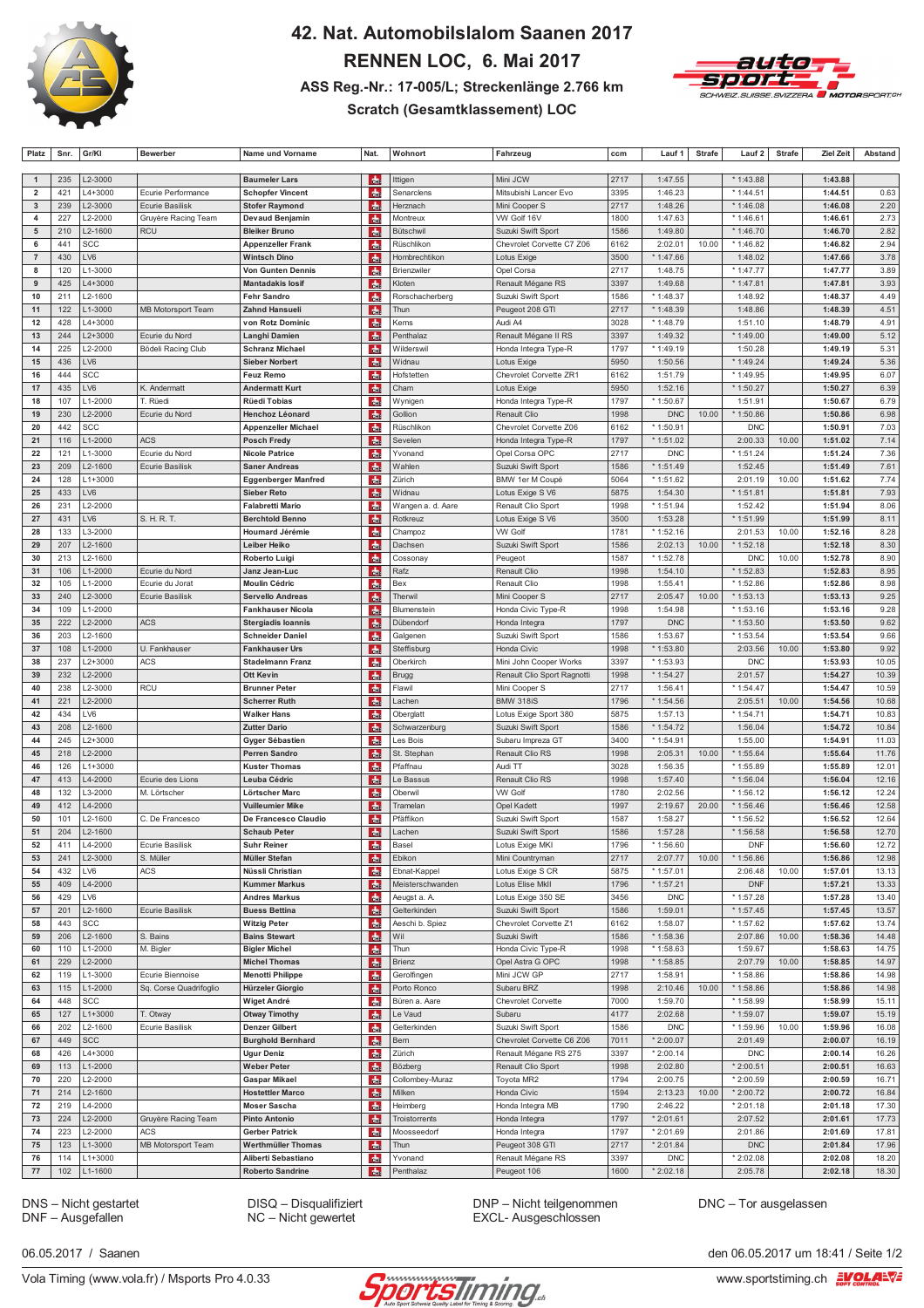

### 42. Nat. Automobilslalom Saanen 2017 RENNEN LOC, 6. Mai 2017 ASS Reg.-Nr.: 17-005/L; Streckenlänge 2.766 km **Scratch (Gesamtklassement) LOC**



| Platz | Snr.            | Gr/KI       | <b>Bewerber</b>      | Name und Vorname         | Nat.          | Wohnort         | Fahrzeug                   | ccm  | Lauf 1     | <b>Strafe</b> | Lauf 2     | Strafe | Ziel Zeit | Abstand |
|-------|-----------------|-------------|----------------------|--------------------------|---------------|-----------------|----------------------------|------|------------|---------------|------------|--------|-----------|---------|
|       |                 |             |                      |                          |               |                 |                            |      |            |               |            |        |           |         |
| 78    | 212             | L2-1600     |                      | <b>Schild Marcel</b>     | dh.           | Schwanden       | Suzuki Swift Sport         | 1586 | * 2:02.23  |               | 2:02.53    |        | 2:02.23   | 18.35   |
| 79    | 40 <sup>4</sup> | L4-1600     | MST - Zentralschweiz | Hänggi Stefan            | dh.           | Diegten         | Citroën Saxo 16V           | 1587 | 2:04.08    |               | <b>DNC</b> |        | 2:04.08   | 20.20   |
| 80    | 112             | L1-2000     |                      | Aliberti Nicola          | d.            | Pomy            | Renault Clio RS            | 1998 | 2:08.64    | 10.00         | $*2:04.17$ | 10.00  | 2:04.17   | 20.29   |
| 81    | 217             | L2-2000     |                      | Perren Kevin             | du.           | St. Stephan     | Renault Clio RS            | 1998 | $*2:04.56$ |               | 2:05.55    |        | 2:04.56   | 20.68   |
| 82    | 447             | <b>SCC</b>  |                      | <b>Bachmann Bruno</b>    | dh.           | Specherschwendi | Chevrolet Corvette C7      | 6262 | 2:06.88    |               | $*2:05.12$ |        | 2:05.12   | 21.24   |
| 83    | 403             | L4-1600     |                      | Mösching Reto            | du.           | Bönigen         | Mazda 323f Coupe           | 1596 | 2:07.04    |               | * 2:05.57  |        | 2:05.57   | 21.69   |
| 84    | 11'             | L1-2000     | A. Neuhaus           | <b>Neuhaus Anton</b>     | $\frac{1}{2}$ | Tafers          | Renault Clio               | 1998 | $*2:05.61$ | 10.00         | <b>DNC</b> | 10.00  | 2:05.61   | 21.73   |
| 85    | 131             | L3-2000     | MB Motorsport Team   | <b>Grossmann Heinz</b>   | d.            | Brienz          | <b>VW Scirocco GLI</b>     | 1630 | $*2:05.75$ |               | 2:06.32    |        | 2:05.75   | 21.87   |
| 86    | 446             | <b>SCC</b>  |                      | <b>Betschart Jürg</b>    | <b>de</b>     | Büren a. Aare   | Chevrolet Corvette C7R Z06 | 6200 | <b>DNC</b> | 10.00         | $*2:06.11$ |        | 2:06.11   | 22.23   |
| 87    | 445             | <b>SCC</b>  |                      | Noack Jürgen             | <b>de</b>     | Schüpfen        | Chevrolet Corvette C6      | 6200 | $*2:08.06$ |               | 2:10.99    |        | 2:08.06   | 24.18   |
| 88    | 404             | L4-1600     | P. Andrey            | <b>Andrey Pascal</b>     | du.           | Hirschthal      | Mazda MX-5                 | 1598 | $*2:14.15$ |               | <b>DNS</b> |        | 2:14.15   | 30.27   |
| 89    | 402             | L4-1600     |                      | <b>Bamert Yvonne</b>     | $\frac{1}{2}$ | Maur            | Toyota Corolla AE 86       | 1587 | <b>DNC</b> |               | * 3:03.37  | 20.00  | 3:03.37   | 1:19.49 |
|       | 228             | L2-2000     | T. Schädler          | <b>Schädler Thomas</b>   | dh.           | Blumenstein     | Lancia Delta HPE           | 1994 | <b>DNS</b> |               | <b>DNS</b> |        |           |         |
|       | 246             | L4+3000     | Ecurie 13 Etoiles    | Jacquemet Sébastien      | du.           | Conthey         | Porsche 911                | 3600 | <b>DNS</b> |               | <b>DNS</b> |        |           |         |
|       | 407             | L4-2000     | Ecurie Biennoise     | <b>Miglierina Edi</b>    | <b>das</b>    | Nidau           | Lotus Elise                | 1796 | <b>DNC</b> |               | <b>DNF</b> |        |           |         |
|       | 422             |             |                      |                          |               |                 |                            |      | <b>DNS</b> |               | <b>DNS</b> |        |           |         |
|       | 423             | $L4 + 3000$ |                      | <b>Schneider Severin</b> | dh.           | Nuolen          | Nissan Pulsar GTI-R        | 3397 | <b>DNC</b> |               | <b>DNC</b> |        |           |         |

Rennleiter: Peter Flückiger

Jury Präsident: Theo Bertschi

Zeitmessung: Sportstiming.ch

DNS - Nicht gestartet DNF - Ausgefallen

DISQ - Disqualifiziert NC - Nicht gewertet

DNP - Nicht teilgenommen EXCL- Ausgeschlossen

DNC - Tor ausgelassen

06 05 2017 / Saanen

Vola Timing (www.vola.fr) / Msports Pro 4.0.33



den 06.05.2017 um 18:41 / Seite 2/2 www.sportstiming.ch  $\frac{2\pi}{\sqrt{2}} \frac{1}{\sqrt{2}} \sqrt{2\pi}$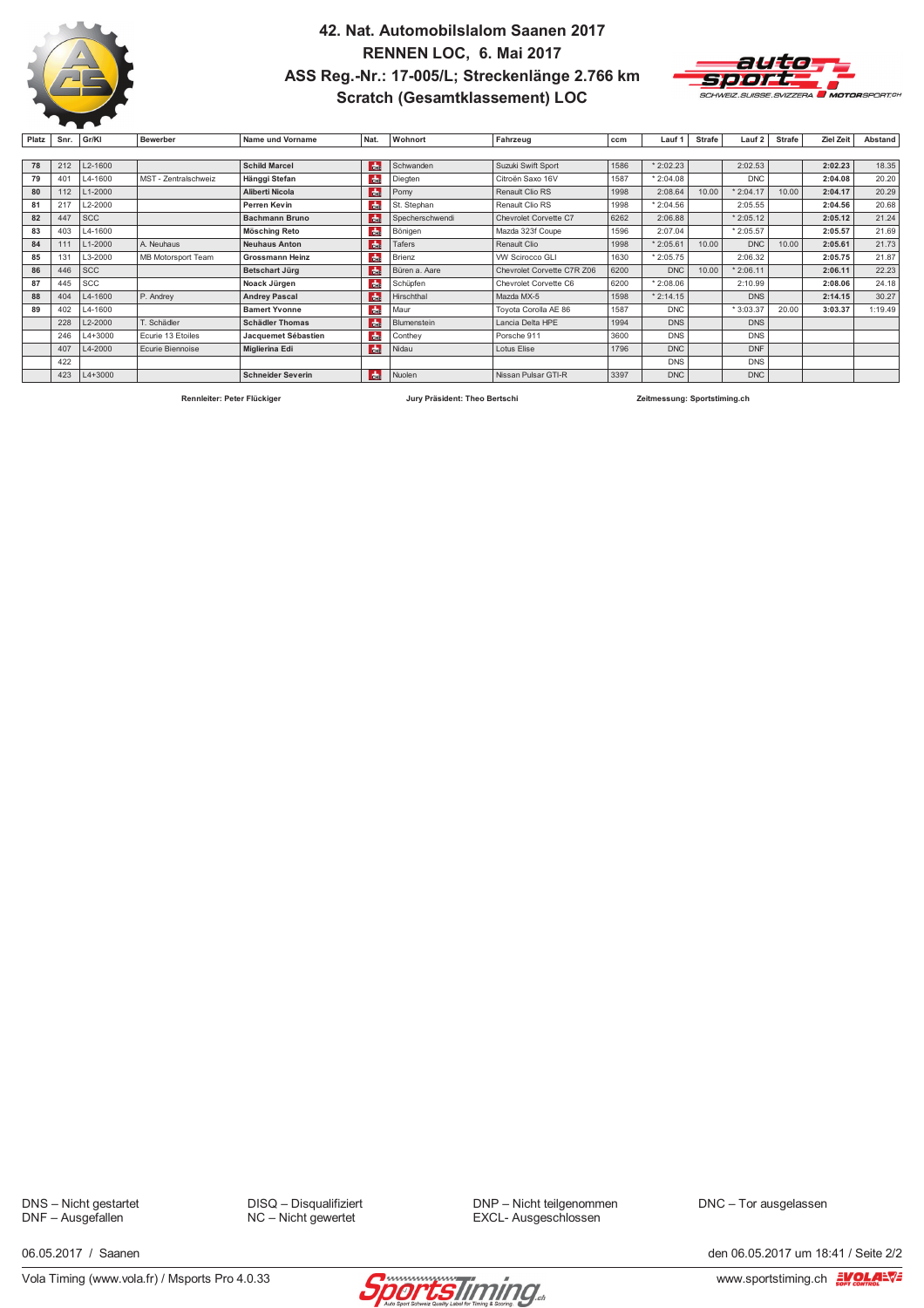

## 42. Nat. Automobilslalom Saanen 2017

TRAINING LOC, 6. Mai 2017



ASS Reg.-Nr.: 17-005/L; Streckenlänge 2.766 km Training Feld 1 Gruppen und Klassen

| <b>Platz</b> | Snr | Bewerber | ⊺Nam⊾<br>ጉ unu<br>orname | ้ Nat | <b>Wohnor</b> | Fahrzeud | ccm | ∟aut | <b>Strafe</b><br>. | - -<br>Lauf | Strafe | Ziel Zei | ,stand |
|--------------|-----|----------|--------------------------|-------|---------------|----------|-----|------|--------------------|-------------|--------|----------|--------|
|              |     |          |                          |       |               |          |     |      |                    |             |        |          |        |

### Kategorie L1 Klasse bis 1600 ccm

| 102 | l Roberto Sandrine | enthalaz | Peugeot 106 | 1600 | 2:10.97 | 2:05.49 | 2:05.49 |  |
|-----|--------------------|----------|-------------|------|---------|---------|---------|--|
|     |                    |          |             |      |         |         |         |  |

## Kategorie L1 Klasse 1601 bis 2000 ccm

|    | 16  | <b>ACS</b>             | Posch Fredy              | <b>de</b>     | Sevelen     | Honda Integra Type-R | 1797 | 1:53.41    | $*1:52.21$  | 1:52.21 |       |
|----|-----|------------------------|--------------------------|---------------|-------------|----------------------|------|------------|-------------|---------|-------|
|    | 107 | T. Rüedi               | Rüedi Tobias             | $ch$          | Wynigen     | Honda Integra Type-R | 1797 | 1:54.33    | $*1:53.27$  | 1:53.27 | 1.06  |
|    | 108 | U. Fankhauser          | <b>Fankhauser Urs</b>    | <b>d</b>      | Steffisburg | Honda Civic          | 1998 | 1:57.21    | $*1:54.52$  | 1:54.52 | 2.31  |
|    | 106 | Ecurie du Nord         | Janz Jean-Luc            | $cm$          | Rafz        | Renault Clio         | 1998 | 1:56.12    | $*1:54.60$  | 1:54.60 | 2.39  |
|    | 105 | Ecurie du Jorat        | <b>Moulin Cédric</b>     | <b>de</b>     | Bex         | Renault Clio         | 1998 | 1:58.17    | $*1:54.61$  | 1:54.61 | 2.40  |
| 6  | 112 |                        | Aliberti Nicola          | <b>du</b>     | Pomy        | Renault Clio RS      | 1998 | 1:57.76    | $*1:55.92$  | 1:55.92 | 3.71  |
|    | 109 |                        | <b>Fankhauser Nicola</b> | de            | Blumenstein | Honda Civic Type-R   | 1998 | 1:57.58    | $*$ 1:55.98 | 1:55.98 | 3.77  |
|    |     | A. Neuhaus             | <b>Neuhaus Anton</b>     | $H_{\rm{th}}$ | Tafers      | Renault Clio         | 1998 | 1:58.52    | $*1:56.51$  | 1:56.51 | 4.30  |
| 9  | 110 | M. Bigler              | <b>Bigler Michel</b>     | l du          | Thun        | Honda Civic Type-R   | 1998 | $*1:58.61$ | 2:08.16     | 1:58.61 | 6.40  |
| 10 | 115 | Sq. Corse Quadrifoglio | Hürzeler Giorgio         | <b>de</b>     | Porto Ronco | Subaru BRZ           | 1998 | 2:04.66    | $*2:01.16$  | 2:01.16 | 8.95  |
| 11 | 113 |                        | <b>Weber Peter</b>       | <b>de</b>     | Bözberg     | Renault Clio Sport   | 1998 | 2:06.32    | $*2:02.79$  | 2:02.79 | 10.58 |

### Kategorie L1 Klasse 2001 bis 3000 ccm

| 122             | MB Motorsport Team | Zahnd Hansueli        |     | Thun        | Peugeot 208 GTI | 2717 | 1:51.27 | * 1:49.26 l | 1:49.26 |       |
|-----------------|--------------------|-----------------------|-----|-------------|-----------------|------|---------|-------------|---------|-------|
| 120             |                    | Von Gunten Dennis     |     | Brienzwiler | Opel Corsa      | 2717 | 1:52.17 | $*1:49.45$  | 1:49.45 | 0.19  |
| 12 <sup>4</sup> | Ecurie du Nord     | <b>Nicole Patrice</b> |     | Yvonand     | Opel Corsa OPC  | 2717 | 1:59.57 | 1:53.96     | 1:53.96 | 4.70  |
| 119             | Ecurie Biennoise   | Menotti Philippe      |     | Gerolfingen | Mini JCW GP     | 2717 | 2:07.52 | $*1:59.74$  | 1:59.74 | 10.48 |
| 123             | MB Motorsport Team | Werthmüller Thomas    | dh. | Thun        | Peugeot 308 GTI | 2717 | 2:06.78 | $*2:02.34$  | 2:02.34 | 13.08 |

## Kategorie L1 Klasse über 3000 ccm

| 128 |         | <b>Eggenberger Manfred</b> | Zürich   | BMW 1er M Coupé   | 5064         | 2:04.47    | $*$ 1:54.42 | 1:54.42 |      |
|-----|---------|----------------------------|----------|-------------------|--------------|------------|-------------|---------|------|
| 114 |         | Aliberti Sebastiano        | Yvonand  | Renault Mégane RS | 3397         | 1:58.74    | $*1:56.29$  | 1:56.29 | 1.87 |
| 126 |         | <b>Kuster Thomas</b>       | Pfaffnau | Audi TT           | 3028         | $*2:01.17$ | 2:08.75     | 2:01.17 | 6.75 |
| 127 | . Otwav | Otway Timothy              | Le Vaud  | Subaru            | $A + T$<br>. | 2:10.61    | $*2:06.21$  | 2:06.21 | 1.79 |

## Kategorie L3 Klasse bis 2000 ccm

| 133        |                                          | <b>Houmard Jérémie</b> | Champoz       | <b>VW Golf</b>  | 1781 | 1:53.68 | $*1:51.65$ | 1:51.65 |       |
|------------|------------------------------------------|------------------------|---------------|-----------------|------|---------|------------|---------|-------|
| 122        | ∟örtscher                                | Lörtscher Marc         | Oberwil       | i VW Golf       | 1780 | :59.60  | $*1:56.99$ | 1:56.99 | 5.34  |
| $\sqrt{2}$ | : Team<br>MB M<br><sup>3</sup> Motorspon | Grossmann Heinz        | <b>Brienz</b> | VW Scirocco GLI | 1630 | 2:19.56 | $*2:09.71$ | 2:09.71 | 18.06 |

Rennleiter: Peter Flückiger

Jury Präsident: Theo Bertschi

Zeitmessung: Sportstiming.ch

DNS - Nicht gestartet DNF - Ausgefallen

DISQ - Disqualifiziert  $NC -$  Nicht gewertet

DNP - Nicht teilgenommen EXCL- Ausgeschlossen

DNC - Tor ausgelassen

06 05 2017 / Saanen



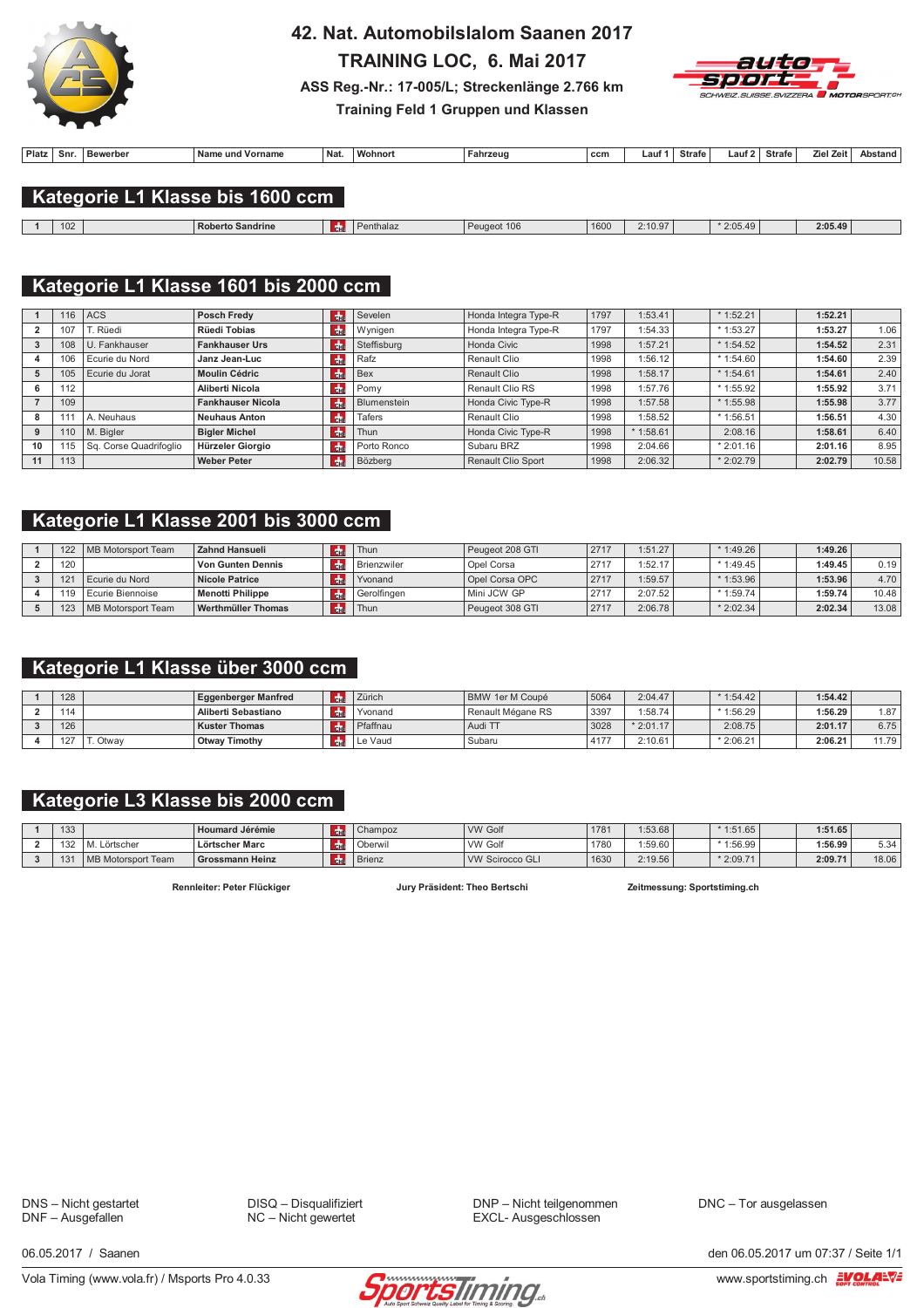

## 42. Nat. Automobilslalom Saanen 2017 TRAINING LOC, 6. Mai 2017



#### ASS Reg.-Nr.: 17-005/L; Streckenlänge 2.766 km Training Feld 2 Gruppen und Klassen

| Plat. | Snr. | Bewerbe | Vorname<br>unc<br>пань | Nat. | 381.<br>wohnor | Fahrzeug | ccm | - | Strafe | ∟aut∶ | <b>Strafe</b> | . .<br><b>7011</b> | \net: |
|-------|------|---------|------------------------|------|----------------|----------|-----|---|--------|-------|---------------|--------------------|-------|

#### Kategorie L2 Klasse bis 1600 ccm

|    | 211 |                        | <b>Fehr Sandro</b>      | l da                  | Rorschacherberg | Suzuki Swift Sport | 1586 | 1:50.66 | $*1:47.81$ | 1:47.81 |       |
|----|-----|------------------------|-------------------------|-----------------------|-----------------|--------------------|------|---------|------------|---------|-------|
|    | 202 | Ecurie Basilisk        | <b>Denzer Gilbert</b>   | $\frac{1}{2}$         | Gelterkinden    | Suzuki Swift Sport | 1586 | 1:51.77 | $*1:50.74$ | 1:50.74 | 2.93  |
|    | 209 | <b>Ecurie Basilisk</b> | <b>Saner Andreas</b>    | Idh⊨                  | Wahlen          | Suzuki Swift Sport | 1586 | 1:55.17 | $*1:51.33$ | 1:51.33 | 3.52  |
| 4  | 210 | <b>RCU</b>             | <b>Bleiker Bruno</b>    | $\frac{1}{2}$         | Bütschwil       | Suzuki Swift Sport | 1586 | 1:53.03 | $*1:51.52$ | 1:51.52 | 3.71  |
| ь  | 207 |                        | Leiber Heiko            | <b>de</b>             | Dachsen         | Suzuki Swift Sport | 1586 | 1:52.45 | 1:53.05    | 1:52.45 | 4.64  |
| 6  | 213 |                        | <b>Roberto Luigi</b>    | <b>de</b>             | Cossonav        | Peugeot            | 1587 | 1:55.18 | $*1:53.40$ | 1:53.40 | 5.59  |
|    | 203 |                        | <b>Schneider Daniel</b> | <b>d</b> <sub>n</sub> | Galgenen        | Suzuki Swift Sport | 1586 | 1:56.54 | $*1:54.69$ | 1:54.69 | 6.88  |
| 8  | 208 |                        | <b>Zutter Dario</b>     | $H_{\rm{th}}$         | Schwarzenburg   | Suzuki Swift Sport | 1586 | 1:59.03 | $*1:56.44$ | 1:56.44 | 8.63  |
| 9  | 204 |                        | <b>Schaub Peter</b>     | l des                 | Lachen          | Suzuki Swift Sport | 1586 | 1:59.47 | $*1:57.11$ | 1:57.11 | 9.30  |
| 10 | 101 | C. De Francesco        | De Francesco Claudio    | <b>Reference</b>      | Pfäffikon       | Suzuki Swift Sport | 1587 | 2:02.86 | $*1:59.00$ | 1:59.00 | 11.19 |
| 11 | 201 | <b>Ecurie Basilisk</b> | <b>Buess Bettina</b>    | l des                 | Gelterkinden    | Suzuki Swift Sport | 1586 | 2:03.72 | $*1:59.62$ | 1:59.62 | 11.81 |
| 12 | 214 |                        | <b>Hostettler Marco</b> | <b>de</b>             | Milken          | Honda Civic        | 1594 | 2:05.59 | $*2:01.56$ | 2:01.56 | 13.75 |
| 13 | 206 | S. Bains               | <b>Bains Stewart</b>    | Idhe                  | Wil             | Suzuki Swift       | 1586 | 2:04.64 | $*2:02.53$ | 2:02.53 | 14.72 |
| 14 | 212 |                        | <b>Schild Marcel</b>    | <b>do</b>             | Schwanden       | Suzuki Swift Sport | 1586 | 2:05.57 | $*2:05.34$ | 2:05.34 | 17.53 |

### Kategorie L2 Klasse 1601 bis 2000 ccm

|    | 227 | Gruyère Racing Team | <b>Devaud Benjamin</b>    | l de           | Montreux             | VW Golf 16V                 | 1800 | 1:52.78    | $*1:47.57$ | 1:47.57 |       |
|----|-----|---------------------|---------------------------|----------------|----------------------|-----------------------------|------|------------|------------|---------|-------|
|    | 225 | Bödeli Racing Club  | <b>Schranz Michael</b>    | $\frac{1}{2}$  | Wilderswil           | Honda Integra Type-R        | 1797 | 1:51.50    | $*1:50.98$ | 1:50.98 | 3.41  |
|    | 230 | Ecurie du Nord      | <b>Henchoz Léonard</b>    | <b>de</b>      | Gollion              | <b>Renault Clio</b>         | 1998 | 1:57.92    | $*1:53.21$ | 1:53.21 | 5.64  |
|    | 222 | <b>ACS</b>          | <b>Stergiadis Ioannis</b> | $\frac{1}{2}$  | Dübendorf            | Honda Integra               | 1797 | 1:54.08    | $*1:53.96$ | 1:53.96 | 6.39  |
|    | 221 |                     | <b>Scherrer Ruth</b>      | l da           | Lachen               | <b>BMW 318iS</b>            | 1796 | 2:00.35    | $*1:55.83$ | 1:55.83 | 8.26  |
| 6  | 232 |                     | Ott Kevin                 | $\frac{1}{2}$  | Brugg                | Renault Clio Sport Ragnotti | 1998 | 2:00.13    | $*1:56.02$ | 1:56.02 | 8.45  |
|    | 231 |                     | <b>Falabretti Mario</b>   | H <sub>0</sub> | Wangen a. d. Aare    | Renault Clio Sport          | 1998 | 2:00.91    | $*1:56.23$ | 1:56.23 | 8.66  |
| 8  | 218 |                     | <b>Perren Sandro</b>      | $\frac{1}{2}$  | St. Stephan          | Renault Clio RS             | 1998 | $*1:58.69$ | 2:02.78    | 1:58.69 | 11.12 |
|    | 229 |                     | <b>Michel Thomas</b>      | <b>de</b>      | Brienz               | Opel Astra G OPC            | 1998 | 2:02.54    | 2:00.35    | 2:00.35 | 12.78 |
| 10 | 220 |                     | <b>Gaspar Mikael</b>      | $\frac{1}{2}$  | Collombey-Muraz      | Tovota MR2                  | 1794 | 2:02.57    | $*2:00.42$ | 2:00.42 | 12.85 |
|    | 223 | <b>ACS</b>          | <b>Gerber Patrick</b>     | d <sub>n</sub> | Moosseedorf          | Honda Integra               | 1797 | 2:03.28    | $*2:03.23$ | 2:03.23 | 15.66 |
| 12 | 224 | Gruyère Racing Team | <b>Pinto Antonio</b>      | $\frac{1}{2}$  | <b>Troistorrents</b> | Honda Integra               | 1797 | 2:10.91    | $*2:05.53$ | 2:05.53 | 17.96 |
| 13 | 217 |                     | <b>Perren Kevin</b>       | <b>de</b>      | St. Stephan          | <b>Renault Clio RS</b>      | 1998 | 2:12.56    | $*2:10.21$ | 2:10.21 | 22.64 |
| 14 | 228 | T. Schädler         | <b>Schädler Thomas</b>    | $\frac{1}{2}$  | Blumenstein          | Lancia Delta HPE            | 1994 | $*2:10.43$ | <b>DNS</b> | 2:10.43 | 22.86 |

### Kategorie L2 Klasse 2001 bis 3000 ccm

| 239 | Ecurie Basilisk | <b>Stofer Ravmond</b> | Herznach | Mini Cooper S     | 2717 | 1:54.35    | $*1:49.84$ | 1:49.84 |      |
|-----|-----------------|-----------------------|----------|-------------------|------|------------|------------|---------|------|
| 235 |                 | <b>Baumeler Lars</b>  | Ittigen  | Mini JCW          | 2717 | 1:52.77    | $*1:52.76$ | 1:52.76 | 2.92 |
| 240 | Ecurie Basilisk | Servello Andreas      | Therwil  | Mini Cooper S     | 2717 | 1:57.87    | $*1:54.09$ | 1:54.09 | 4.25 |
| 238 | l RCU           | <b>Brunner Peter</b>  | ' Flawn  | Mini Cooper S     | 2717 | 2:00.45    | $*1:59.08$ | 1:59.08 | 9.24 |
| 241 | S. Müller       | Müller Stefan         | Ebikon   | l Mini Countryman | 2717 | $*1:59.53$ | 2:00.07    | 1:59.53 | 9.69 |

### Kategorie L2 Klasse über 3000 ccm

| 244 | Ecurie du Nord       | Langhi Damien       | Penthalaz   | Renault Mégane II RS   | 3397 | 1:56.00    | $*1:52.27$ | 1:52.27 |      |
|-----|----------------------|---------------------|-------------|------------------------|------|------------|------------|---------|------|
| 237 | l ACS                | Stadelmann Franz    | l Oberkirch | Mini John Cooper Works | 3397 | 2:00.54    | $*1:55.78$ | 1:55.78 | 3.51 |
| 245 |                      | Gyger Sébastien     | Les Bois    | l Subaru Impreza GT    | 3400 | 2:00.37    | $*1:59.80$ | 1:59.80 | 7.53 |
| 246 | l Ecurie 13 Etoiles  | Jacquemet Sébastien | Conthey     | Porsche 911            | 3600 | <b>DNS</b> | <b>DNS</b> |         |      |
|     | 422 $\vert$ O. Jubin | Jubin Oliver        | Rocourt     | Mitsubishi             | 3397 | <b>DNS</b> | <b>DNS</b> |         |      |

Rennleiter: Peter Flückiger

Jury Präsident: Theo Bertschi

Zeitmessung: Sportstiming.ch

DNS - Nicht gestartet DNF - Ausgefallen

DISQ - Disqualifiziert  $NC -$  Nicht gewertet

DNP - Nicht teilgenommen EXCL- Ausgeschlossen

DNC - Tor ausgelassen

06 05 2017 / Saanen

Vola Timing (www.vola.fr) / Msports Pro 4.0.33



den 06.05.2017 um 09:32 / Seite 1/1 www.sportstiming.ch EVOLA-VE